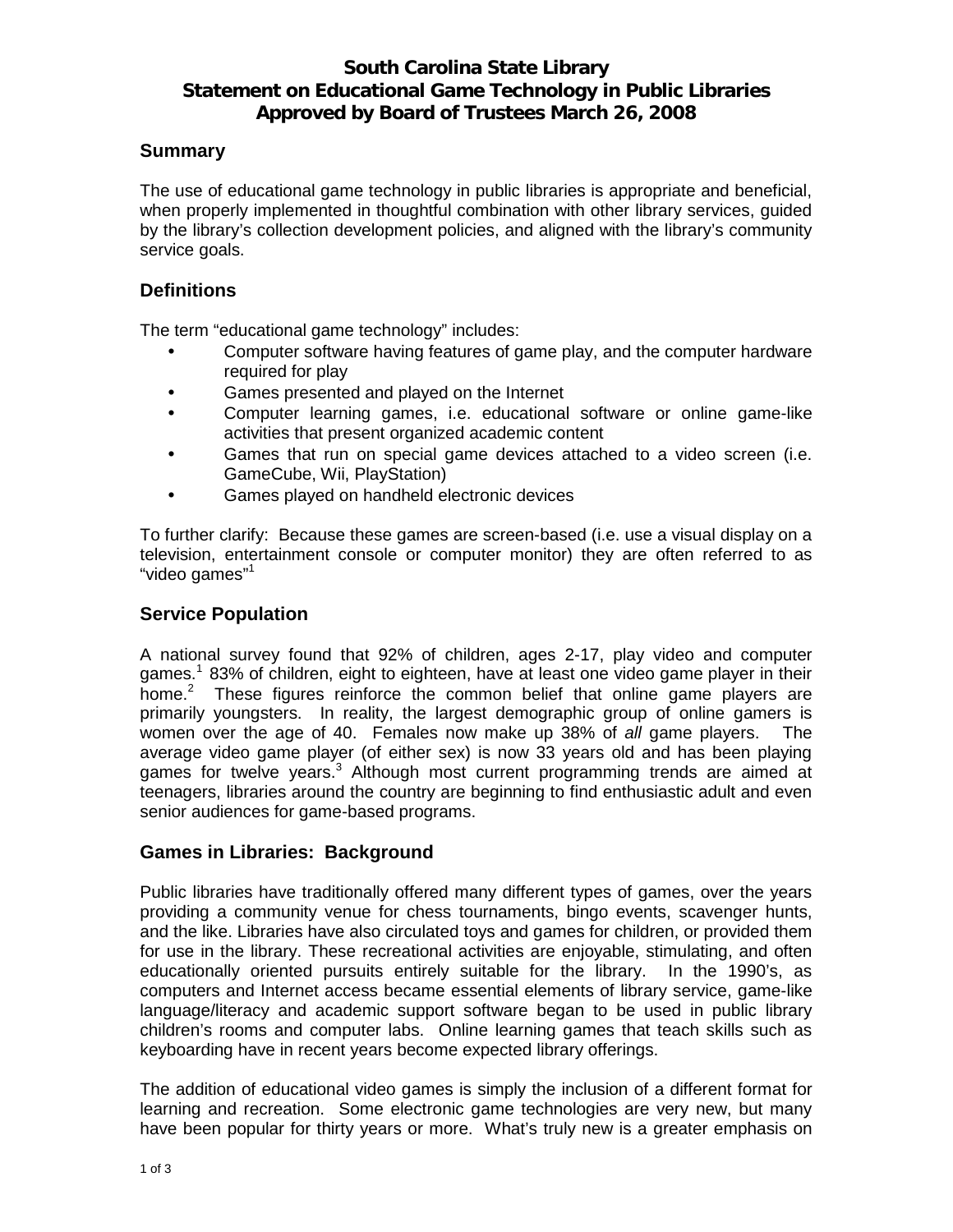# **South Carolina State Library Statement on Educational Game Technology in Public Libraries Approved by Board of Trustees March 26, 2008**

the social and educational merits of games, and the recognition of additional benefits to the user beyond recreation.

#### **Educational and Social Benefits**

The effectiveness of game technology in support of learning is now widely accepted. Educators, industry and the military are extensively adopting educational games with instructional content into formal curricula. A wide range of conventional learning principles are built into these video games, including aspects of critical thinking, problem solving, leadership and team skills, and graduated levels of practice and achievement.<sup>4</sup> Reading is an important component of video games that are built around rich narrative structures. Many educational games also emphasize group or team work and require that players work together to solve a problem. Games are increasingly used as powerful reinforcements to traditional teaching methods in K-12 classrooms, academic institutions, and distance learning programs.

Educational games in libraries complement this exciting trend by reaching diverse audiences across economic barriers. This leveling characteristic means community members who cannot afford computers or electronic game equipment participate on equal terms with those who can. Additionally, new developments in game controls and game design extend the enabling features of game play to people with physical and learning disabilities. Public libraries use these tools to address inequities and empower users as never before.

## **South Carolina State Library Endorsement**

The State Library vigorously supports the inclusion of educational game technology in recreational and educational contexts in public libraries. Game play at the library engages community members in academically and socially beneficial activities, and removes barriers for the disadvantaged. Librarians select educational game technology with the same care used in choosing traditional library resources. Implemented with clear goals that complement the library's mission, game programs lead to positive outcomes for a broad spectrum of library users.

Educational games offer a fresh and contemporary appeal to non-traditional library users, drawing audiences who have in the past been difficult to attract and providing opportunities to promote other library resources. The effect of *not* including educational game technology in the library's service offerings is to reduce the number of library users and hence reduce the effectiveness of the library's facilities and its traditional resources and programs.

## **Use of Public Funds for Educational Game Technology Purchases**

By South Carolina law, State Aid funds may be used to purchase library materials and resources in all formats for service to the public. State Aid statutes require libraries' acquisition of materials to be guided by and consistent with a collection development policy approved by the local Library Board.<sup>3</sup> Education Lottery funds, when available to libraries, must be expended as directed by statute, for "educational technology delivery, upgrade, or maintenance."<sup>4</sup> The State Library affirms that educational game technology falls under this heading.